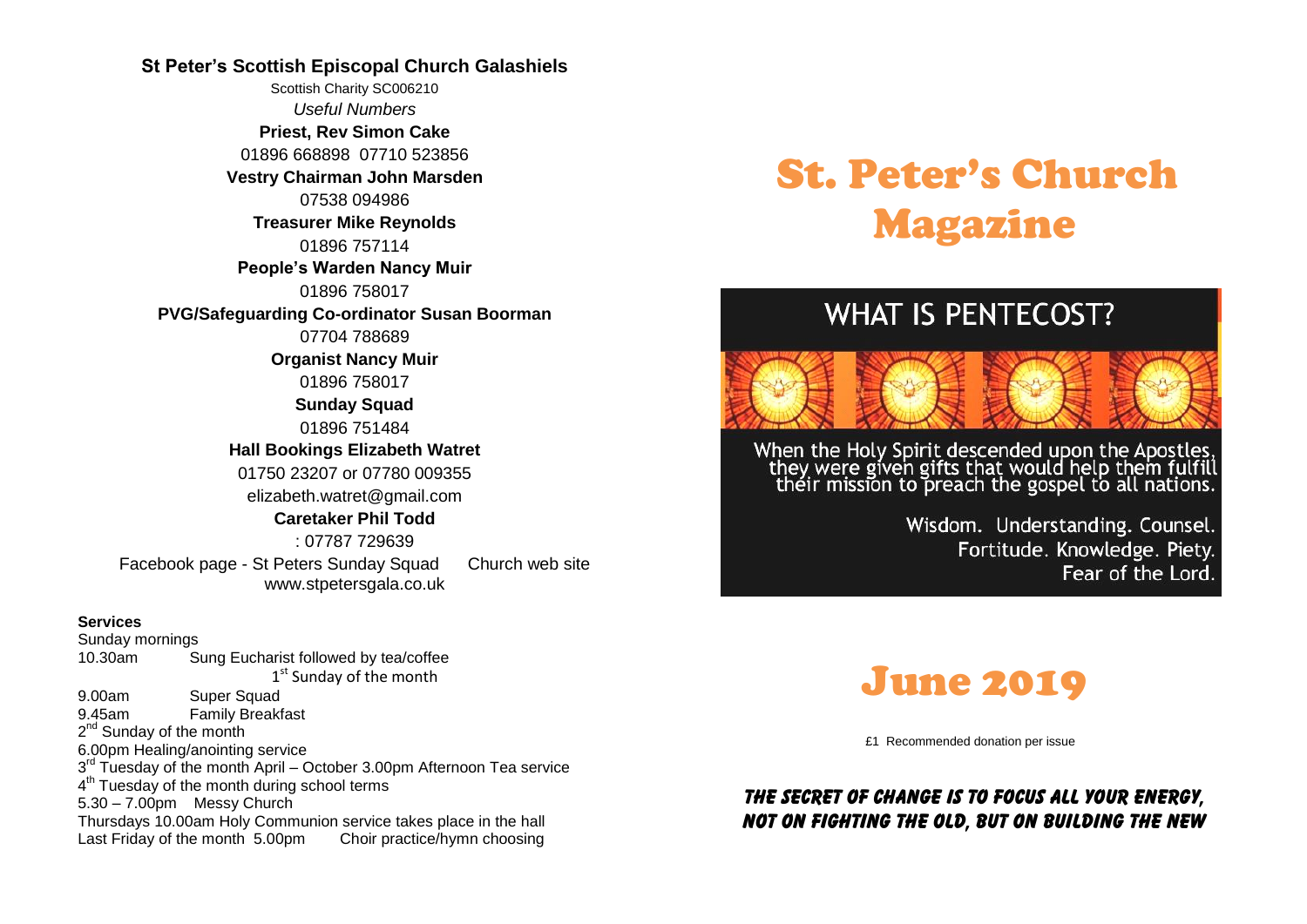# *.socrates*

#### **Ministry Leadership Team**

Susan Boorman 07704 788689 Sheena Cossar 01896 751694<br>Karen Ellis 01896 757429 Sheena Maltman 07551 35758 John Maltman 07551 357580 Nancy Muir 01896 758017 Monica Reynolds 01896 757114

#### **Church Diary June**

| Sat 1 <sup>st</sup>    | 2.00pm Food Bank Meeting                               |
|------------------------|--------------------------------------------------------|
| Sun $2^{nd}$           | 9.00am Super Squad                                     |
|                        | 9.45am Family breakfast                                |
|                        | 10.30am Sung Eucharist,                                |
| Thurs 6th              | 10.00 am Communion service                             |
| Sat 8 <sup>th</sup>    | 12.30 Soup 'n' Pud lunch                               |
| Sun 9th                | 10.30am Pentecost Eucharist Rev Simon Cake, followed   |
|                        | by bring and share lunch – everyone welcome            |
|                        | 6.00pm Healing service,                                |
| Wed $12th$             | 7.30pm Study group @ Sheena's                          |
| Thurs 13 <sup>th</sup> | 10am Communion                                         |
| Sat 15 <sup>th</sup>   | 2.00pm Fair Trade Big Brew afternoon tea               |
| Sun 16 <sup>th</sup>   | 10.30am Sung Eucharist                                 |
| Tues 18 <sup>th</sup>  | 3.00pm Afternoon Tea service                           |
| Wed 19 <sup>th</sup>   | 7.30pm study group                                     |
| Thurs 20 <sup>th</sup> | 10.00am Communion                                      |
| Sat $22^{nd}$          | 2-5.00pm Messy Church parade preparation               |
| Sun $23^{\text{rd}}$   | 10.30am Sung Eucharist,                                |
| Tues 25 <sup>th</sup>  | 7.30pm Vestry meeting                                  |
| Wed $26th$             | Braw Lad's Fancy Dress parade                          |
| Thurs 27 <sup>th</sup> | 10.00am Communion                                      |
| Fri $28th$             | 5.00pm Choir practice/hymn choosing                    |
| Sat 29 <sup>th</sup>   | 8.00am Braw Lad's Breakfast @ St Peter's               |
| Sun $30th$             | 10.30am Sung Eucharist Joint A7 Centre of Mission      |
|                        | service @ St Peter's followed by bring and share lunch |

oooooooooooooooooooooooooooooooooooooooooooooooooooooooooooo



### **From the Diocese**

The 36<sup>th</sup> Annual Report of the Scottish Episcopal Church (SEC) for the year ended 31 December 2018 is now published and can be accessed on the SEC website at the following address/link*:* [https://www.scotland.anglican.org/wp](https://www.scotland.anglican.org/wp-content/uploads/36th-Annual-Report-Final-2.pdf)[content/uploads/36th-Annual-Report-Final-2.pdf](https://www.scotland.anglican.org/wp-content/uploads/36th-Annual-Report-Final-2.pdf)

In addition to the Annual Report, the Agenda and Papers for this year's General Synod are now also available on [https://www.scotland.anglican.org/wp-content/uploads/General-](https://www.scotland.anglican.org/wp-content/uploads/General-Synod-Agenda-Papers-2019-1.pdf)[Synod-Agenda-Papers-2019-1.pdf](https://www.scotland.anglican.org/wp-content/uploads/General-Synod-Agenda-Papers-2019-1.pdf)

If you have any queries, please do not hesitate to contact us. Kind Regards Sandra Brindley, Administrator (Communications) Scottish Episcopal Church General Synod Office 21 Grosvenor Crescent, Edinburgh, EH12 5EE, Tel: 0131 225 6357 [www.scotland.anglican.org](http://www.scotland.anglican.org/)

General Synod of the Scottish Episcopal Church Scottish Charity No SC015962



**General Synod takes place between Thursday 6th and Saturday 8th June in St Paul's & St George's church, 10 Broughton Street, Edinburgh**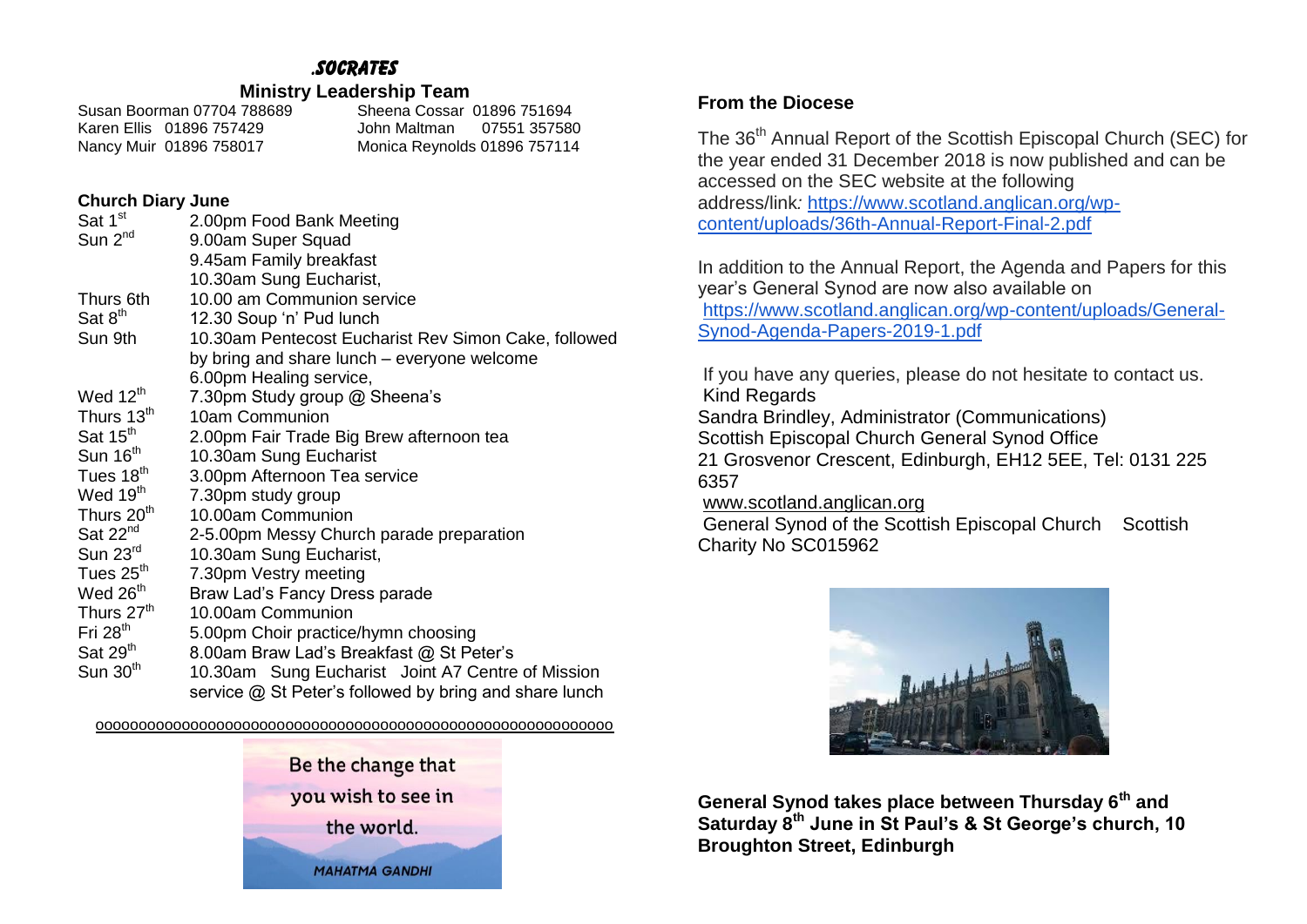

#### **Emergency Prayer Circle**

This is a group in the church which prays for people at times of special need. If you know of a member of your family or a friend facing crisis or difficulty who would be grateful of such confidential support Call 01896 831418 or 01896 Call 01896 831418 or 01896 751484



Roslynn, Darrin, Steph, Emily & Holly, Joan, Sheila, (Katie, Stephanie, Ted, April, Finn & Joan), the Ellis family, 6 year old Joe and his family, Miriam, Andrew, Simon & Oliver, (William, Bethany, Katie & John), Patricia, Martin & Sarah, Susan Black



June Anniversary of Baptism1<sup>st</sup> Archie MacDonald 26<sup>th</sup> Mackenzie Leitch



**VISIT TO ROSE GARDENS AT CAROLSIDE**

Carolside is an  $18<sup>th</sup>$  century mansion set in beautiful parkland one mile north of Earlston. Normally only open to the public during weekends from May to July, a visit has been arranged for Friday  $28<sup>th</sup>$  June at 2.00pm for the churches making up our Centre of Mission to go and see the lovely roses for which the gardens are best known and enjoy the wonderful setting in the Leader Valley.

The entrance costs £6 (children free) and in addition afternoon tea and cakes will be provided for £5 each.

If you would like to come, please let me know by Sunday  $23<sup>rd</sup>$  June so that I may let the owners know how many of us to expect. E-mail me at Christine@braeburn.co.uk

I would suggest that people share cars.

According to their brochure, all profits support the work of Marie Curie and St Andrew's church in Kelso.

# **Pause for thought.**

I once took a group of young people aged between 17 and 22yrs old on an Expedition to Uganda. They were going to work in the orphanages. Help young War Children Soldiers to become kids again.

The young people accompanying me were what I class as last chance Home Office rejects. Hardened young people who had fallen foul with the law. Coming with me and some Army colleagues was their last chance to turn themselves around. Any way to cut a long tail short I remember Dave a 19 yr. old who was up for a major assault charge going out with me and a local social and youth worker to a village out in the Bush. Along



a dirt road miles from anywhere. We meet these kids about 13yrs old with Kalashnikov Rifles slung around them. Very Scary. They DIDN'T know how to laugh or have fun. They only knew war and how to kill. We had to win their trust. Anyhow over 3 or 4 days we began to gain their trust. One day the Social Worker looked at Dave and said to him "What would you do with these Kids?"

Dave said to me "hay Boss he's asking you a question". I said "no Dave he's asking you not me."

This threw Dave into a panic

"Me he said. No one asks me ANYTHING." He was quiet for a bit and then said "let's play football with them."

It worked.

From Dave being asked a question and being able to contribute in a positive way turned Dave's life around. Sometimes if we give people a chance and recognise them as a



person and listen to them, people will respond. Perhaps we shouldn't be too quick to jump to conclusions about people and put them into boxes and label them.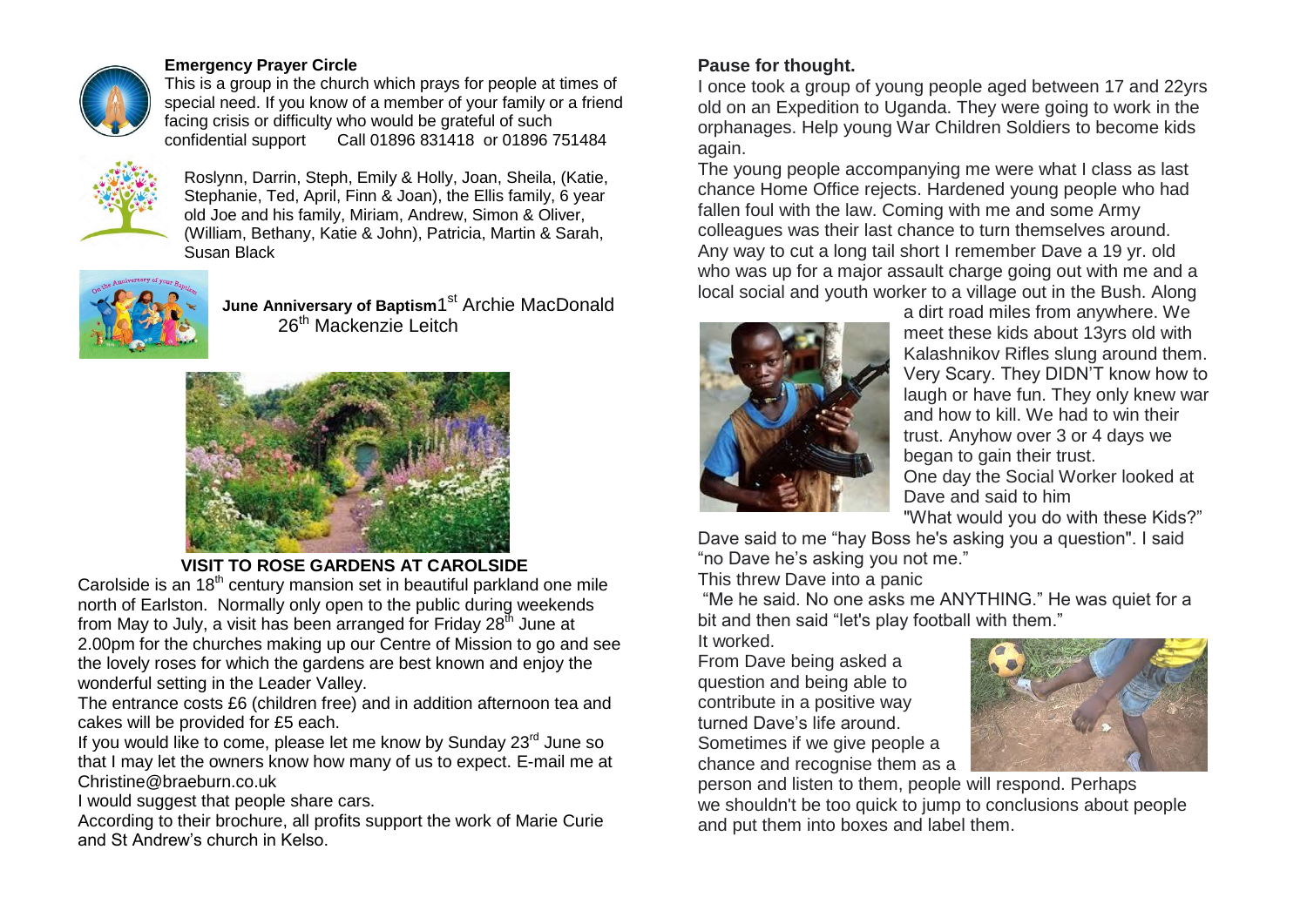Jesus went out and met all types of people good and bad alike. He took time to meet people where they were at in life and valued them for who they are.

Let's not be too quick next time and try to get to know the person we're with.

It could make a big difference to someone's life if we listen to them.

Oh by the way Dave now works for West Mercia Police force as a senior youth worker working with young offenders and I'm proud to be his mate and God parent to his daughter.

All this came about because the local social worker asked him a question and recognizing him as a human being. Just as God does with each of us.

Yours Rev Simon Cake.

xxxxxxxxxxxxxxxxxxxxxxxxxxxxxxxxxxxxxxxxxxxxxxxxxxxxxxxxxxxxxx

**June is going to be a busy month for sharing food!**



**Jesus would be pleased that we are following his example of getting to know each other while sharing our meals.**

**Saturday 8th June will be our regular June Soup 'n' Pud**

**Sunday 9th June is Pentecost which is the birthday of the church and we will be holding a bring and share lunch party after the morning service to be followed by singing Pentecost hymns at Tesco**

**On Saturday 15th we will be hosting a Fair Trade Big Brew afternoon tea and bake sale. 2-4pm**

**Saturday 29th June sees the Braw Lad's Cavalcade have breakfast at St Peter's gates**

**Finally after the joint A7 service on 30th June we will be sharing food with all three congregations.**

This helped me develop strong social principles and involvement with various community groups which I still try to do today. I guess my choices for Sunday preaching gives this away!!

These days I do wish I was physically more able to be more involved but I do my best by trying to help with admin for St Peter's.

Because my father was a VERY strict disciplinarian and his way was the ONLY RIGHT way of doing things I have tried to find simpler and kinder ways of getting along with others and not make anyone feel in the wrong or humiliated if they do something a different way to the one I expect. I guess I can be impatient so feel free to ask WHY I am thinking of doing something and suggest something different.

I have done a lot of admin work in my 70+ years and know I have tended to just get on with whatever seems to need doing. I hoped and thought that made me reliable!

God gave us all various talents but he doesn't direct every action we take and certainly expects us to make mistakes – as you know that is something I am **very** good at!!.



Vancouver island 1976 Tanga, Tanzania c1980 Tweedbank,30/05/19

The final picture/straw yesterday was when my cat presented me with a mouse which he was tossing about in the bathroom – I ended up in BGH with inflamed sternum cartilage from trying to catch and dispose of it!! God was just testing my coping strategy I suspect!!

#### Sheena

 Perhaps other members of the congregation or even Simon would care to share how they came to be the person they think they are today????? Send your copy to smstcg1945@gmail.com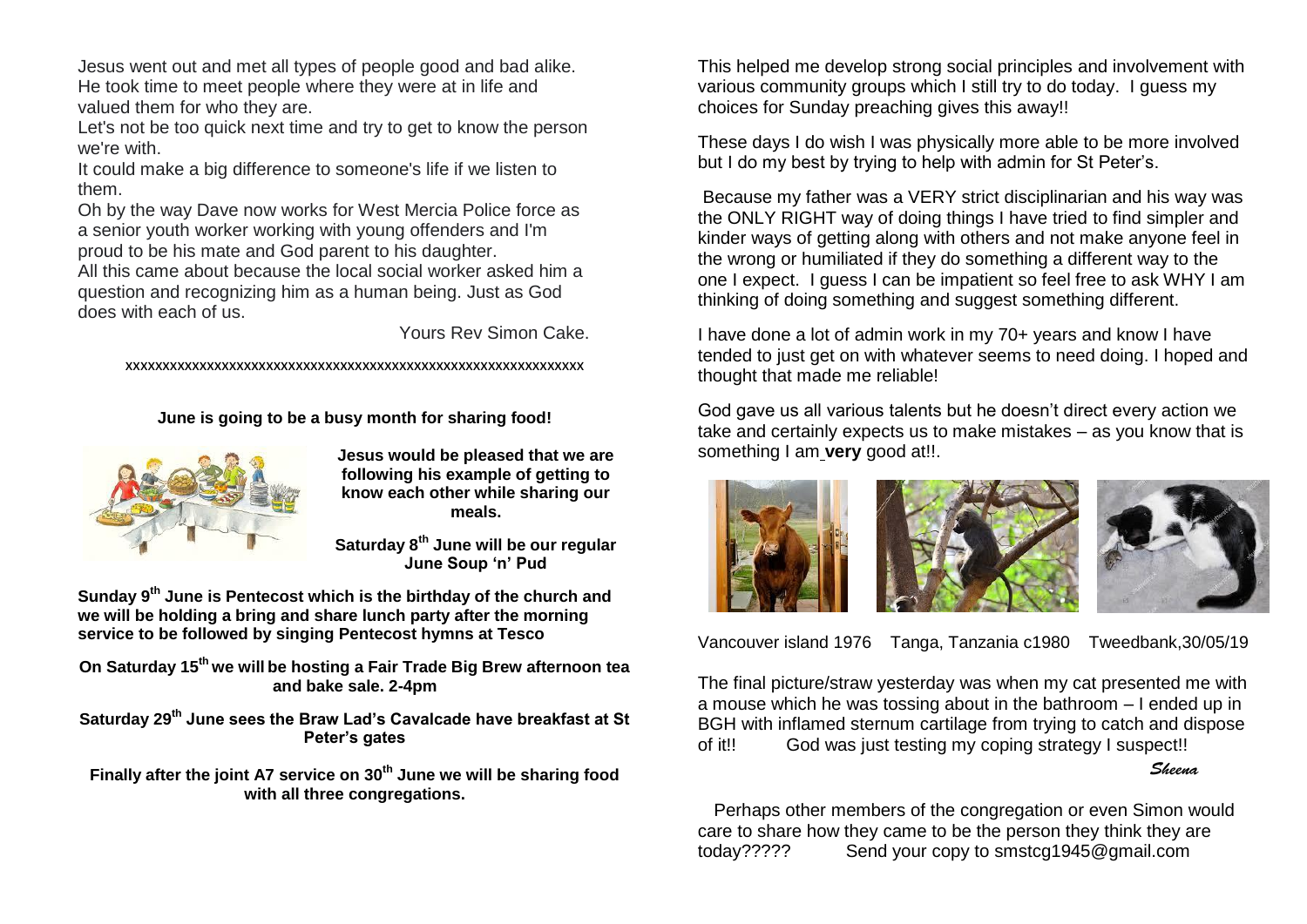Some personal musings on what life seems to have thrown at me over the years and shaped the way I think and do things**.**

This is not something I have ever really thought about until someone asked me what my background was – was it military or civil service or some other route that made me think and do things the way I do. (Yes to both- military husband and worked in the civil service, very young (less than 7) responsible escorting Mother travelling for long distances with complicated and varied modes of transport) a precise and fixed manner, no deviation or discussion – just get on with the job!! This rather surprised me as I had thought I was fairly flexible about most things. Returning to Africa when my children were young they did remark that it must be because I spent my early childhood and teenage years in Kenya and Uganda (apart from boarding schools in Kenya and Edinburgh where doing what you are told when you are told is a given and becomes ingrained unless you have a rebellious nature) that I was different from some parents and wasn't fazed by finding monkeys in the trees in the garden and expected them (the children not the monkeys!) to do things when told (not asked!!) I guess I am still a bit like this and so apologise if I have appeared thoughtless and offended anyone. It has not ever been my intention, and I do hope it comes across that I am prepared to listen to other folks' points of view and change the way I see things. I know I have a tendency to see something that needs doing and just go ahead and do it without checking that I am doing what is actually needed and not just what I think is required!! Feel free to make me call a halt.

I used to be quite timid and shy so kept my head down and got on with things and learned to cope on my own when my husband was away at sea and I was a part-time single parent with family members in another country. As he had wanted a son my father taught me how to look after cars and power tools so I was quite good at DIY. Mike just let me get on with whatever project I had on the go at the time and was a great support in both practical and social/community involvement. Including running a small holding though he wasn't there the day I had to persuade the family cow that she wasn't a dog and had to reverse her down the steps and back out of the kitchen and into her field!! He encouraged me to go to college after my sons were born and I subsequently ran a day nursery for 3-6 year olds.

#### **News from the Vestry**

The Vestry had a full meeting in May.

We reviewed the suggestions from the congregation for spending a £1,000 legacy and are planning how to take forward the best ideas. Suggestions included spending the money on outreach in Galashiels: improvements and repairs in the church, to the toilets, to the driveway/car park and to the remembrance garden and vestry. We agreed to co-opt Freya McLeman to the vacant position on the Vestry to give a young person's perspective.

We also heard that the church's finances were on track and agreed a regular expenses budget for next year of £36,480 which we anticipate will be covered by expected income. Repair work to the church roof was agreed.

Following a request from the Diocese to standardise names across the diocese the SLT has been renamed the Ministry Leadership Team (MLT).

The Vestry accepted Simon's challenge that we should prepare a five year Mission Plan. We'll keep you informed and involved.

John Marsden, Vestry Secretary

Vestry Members

John Marsden Vestry Secretary, Mike Reynolds Treasurer Nancy Muir, Karen Ellis, Sheena Cossar, Wendy Smale Yvonne Spawforth, Freya McClemman



Are you planning a party, fundraiser, meeting, wedding, concert or other activity that could take place in our building – either the church, the hall or both? Please contact Elizabeth Watret on 01750 23207 or 07780 009355 or elizabeth.watret@gmail.com

to find out if the dates you require are available.

Once booked, personally contact Caretaker, Phil Todd on 07787 729639 to arrange access to the building, setting up chairs etc. how to dispose of rubbish and other waste.

If your booking is for a series of sessions please ALWAYS contact Elizabeth to tell her if your contact details have changed or if you don't require the building for a short time (e.g. during school holidays) **If the Church requires to use the building for a wedding, funeral or other service you may need to forgo meeting on occasion.**